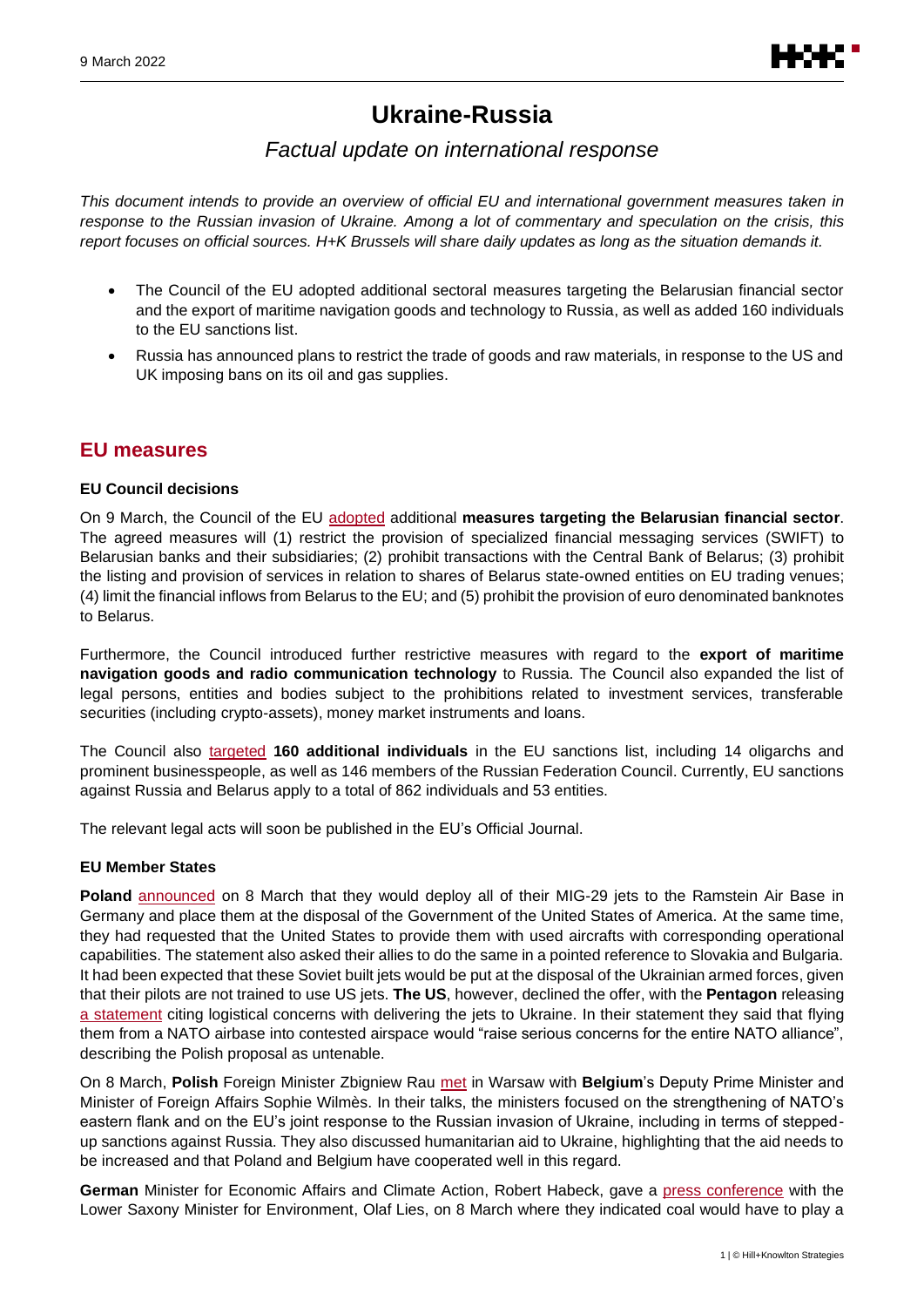

role in the country's efforts to achieve energy independence, at least in the short term, amidst poor relations with Russia. Lies, dismissed the option of using nuclear power, as he said these would be too expensive to get running again for what would be a short-term measure.

The Prime Minister of the **Netherlands**, Mark Rutte, met with **French** President Emmanuel Macron on 9 March. Following the meeting they released a [joint statement](https://www.government.nl/documents/diplomatic-statements/2022/03/09/joint-communique-in-the-context-of-the-franco-dutch-consultations) saying both countries converged on the need to strengthen the European Union's strategic autonomy, and that both countries would cooperate closely on Ukraine.

**Canadian** Prime Minister, Justin Trudeau, was in Berlin for talks with **German** Chancellor, Olaf Scholz on 9 March. In their meetings they [discussed](https://cpac.ca/episode?id=c2c1588f-27d9-4e7e-8c94-473f27b8c00c) transatlantic relations and coordination against Russian President Vladimir Putin.

# **International measures**

#### **United Kingdom**

On 9 March, the UK [announced](https://www.gov.uk/government/news/uk-strengthens-ban-on-russia-aircraft-and-introduces-new-trade-sanctions#:~:text=Foreign%20Secretary%20Liz%20Truss%20has%20announced%20a%20new%20suite%20of%20aviation%20sanctions.&text=goods%20and%20technology-,Foreign%20Secretary%20Liz%20Truss%20has%20announced%20a%20new%20suite%20of,aircraft%20here%20in%20the%20UK.) restrictions on Russia's aviation sector by banning Russian aircrafts to land in and take off from the UK and stating that will be detained upon doing so. The restrictions also prohibit UK companies from providing technical goods, technical assistance and insurance to aircraft owned by the Russian state or linked with the sanctioned individuals or entities. The UK Foreign Secretary Liz Truss said the new measures are taken to inflict more pain on President Putin and his inner circle. She further said the UK will continue to resist Putin's illegal invasion of Ukraine.

Speaking to the UK Parliament on 9 March, Defence Secretary Ben Wallace said that before the invasion the UK [provided](https://www.youtube.com/watch?v=QXNtMAqMKmA) Ukraine with 2,000 anti-tank missiles and is now increasing military aid, including a small number of longer-range Javelin missiles and air defence systems. Wallace stressed the purpose of this aid is to enable Ukraine to defend itself against Russian air attacks.

### **United States**

President Biden's [announcement](https://www.whitehouse.gov/briefing-room/statements-releases/2022/03/08/fact-sheet-united-states-bans-imports-of-russian-oil-liquefied-natural-gas-and-coal/) on 8 March to ban the imports of Russian energy products will deprive Russia of exporting nearly 700,000 barrels per day of crude oil and refined petroleum products to the US. The new measures also restrict US citizens from financing or facilitating foreign companies to invest in the Russian energy sector.

#### **New Zealand**

On 9 March, New Zealand Parliament unanimously [passed](https://www.parliament.nz/en/pb/bills-and-laws/bills-proposed-laws/document/BILL_120010/russia-sanctions-bill) the [Russia Sanction Bill](https://www.legislation.govt.nz/bill/government/2022/0111/latest/LMS652885.html) that regards the Russian invasion of Ukraine as illegal. The law would allow New Zealand to freeze Russian assets in New Zealand, prevent people and companies from moving their money and assets to the country to escape sanctions imposed by other countries, and stop superyachts, ships and aircrafts from entering New Zealand waters or airspace.

On 6 March, New Zealand also [issued](https://www.mfat.govt.nz/en/media-and-resources/implementation-of-travel-bans-on-individuals-associated-with-the-russian-invasion-of-ukraine/) a list of 100 individuals banned from travelling to New Zealand including President Putin and Foreign Minister Sergey Lavrov.

#### **China**

On 9 March, the Chinese foreign ministry spokesperson Zhao Lijian [said](https://www.fmprc.gov.cn/mfa_eng/xwfw_665399/s2510_665401/202203/t20220309_10650266.html) the US is spreading disinformation about China's position on the Ukraine conflict. Lijian stressed that by blaming China for the situation in Ukraine, the US is trying to maintain hegemony and suppress Sino-Russian relations.

#### **Japan**

On 9 March, Japan [said](https://japan.kantei.go.jp/tyoukanpress/202203/09_p.html) the US ban on Russian oil and gas products has already led to higher prices but the Japanese people and government are aligned with the international community because Russia's action in Ukraine contradicts the foundations of the international order. Japan also said it will release crude oil from its reserves to mitigate the rising oil prices and called on the top oil producing countries to produce more oil.

### **South Korea**

On 6 March, South Korea condemned the Russian military campaign and [imposed](https://www.mofa.go.kr/eng/brd/m_5676/view.do?seq=322011&page=1) export control sanctions against Belarus for its support of Russia's invasion of Ukraine. The export control will apply in a similar way to